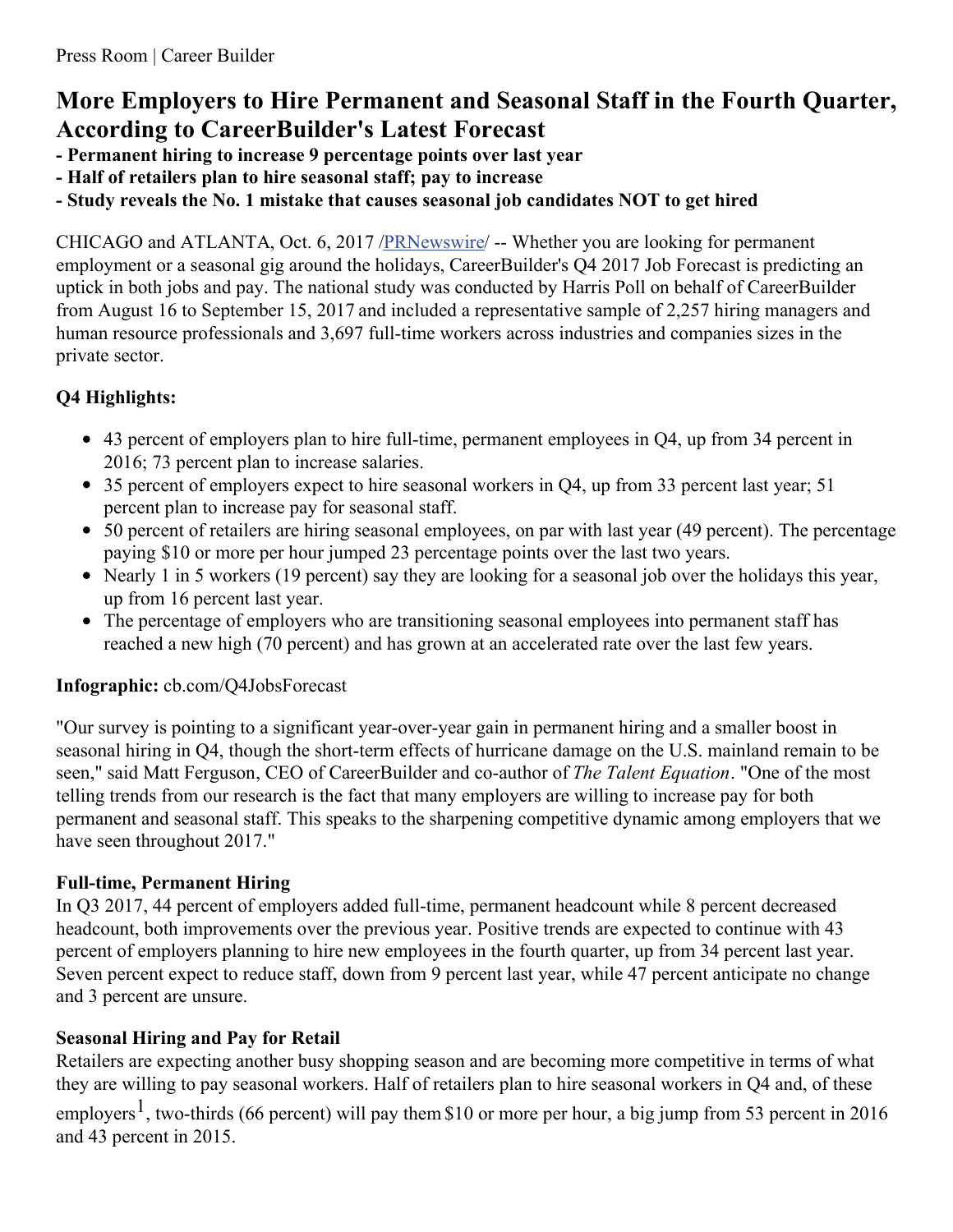#### **Overall Seasonal Hiring and Pay**

Looking across industries, 35 percent of employers are planning to have extra hands on deck to help with increased demands over the holidays, wrap up the year or ramp up for 2018. Of those hiring, 70 percent expect to hire some seasonal workers for full-time, permanent roles, up from 62 percent last year and up from 42 percent three years ago.

Employers across industries are also prepared to pay a higher premium for seasonal talent. Of those hiring seasonal workers, 45 percent will pay \$15 or more per hour. Top areas they will be hiring seasonal staff for include:

- Customer Service 38 percent
- Accounting/Finance  $-24$  percent
- Administrative/Clerical Support 22 percent
- Technology  $-18$  percent
- Shipping and Delivery  $-15$  percent
- Inventory Management  $-14$  percent
- Gift-wrapping  $-12$  percent
- Hospitality  $-10$  percent
- Sales (non-retail) 9 percent
- Public Relations  $-9$  percent
- Marketing  $-9$  percent

#### **Permanent and Seasonal Hiring By Region**

The West leads all regions in the percentages of employers planning to hire full-time, permanent staff and seasonal staff in Q4 (49 percent and 44 percent, respectively). The South is reporting the largest year-overyear improvement for both categories. While the Northeast and Midwest reported healthy increases in the percentages of employers hiring full-time, permanent staff, plans for seasonal hiring were similar to last year.

| Region    | <b>Permanent Hiring in</b><br>Q4 2017 | <b>Permanent Hiring in</b><br>Q4 2016 | <b>Seasonal Hiring in</b><br>Q4 2017 | <b>Seasonal Hiring in</b><br>Q4 2016 |
|-----------|---------------------------------------|---------------------------------------|--------------------------------------|--------------------------------------|
| West      | 49%                                   | 39%                                   | 44%                                  | 40%                                  |
| South     | 45%                                   | 34%                                   | 37%                                  | 32%                                  |
| Northeast | 41%                                   | 35%                                   | 33%                                  | 34%                                  |
| Midwest   | 36%                                   | 29%                                   | 25%                                  | 27%                                  |

## **Biggest Mistakes That Can Cost You a Seasonal Gig**

Flexibility is key in landing seasonal gigs, according to the study. When hiring managers were asked to identify what turns them off when they are interviewing a seasonal job candidate, refusing to work certain shifts was at the top of their list:

- Unwilling to work certain hours  $-46$  percent
- Doesn't take the interview seriously  $-42$  percent
- Is not enthusiastic  $-40$  percent
- Too casual or unprofessional 38 percent
- Knows nothing about the company or products  $-30$  percent
- Seems more interested in the discount than the opportunity  $-29$  percent

<sup>1</sup> Base size of retail employers who are hiring seasonal staff was nearly 100; results to be interpreted as *directional*

*\*Totals may not equal 100 percent due to rounding or the ability to choose more than one response.*